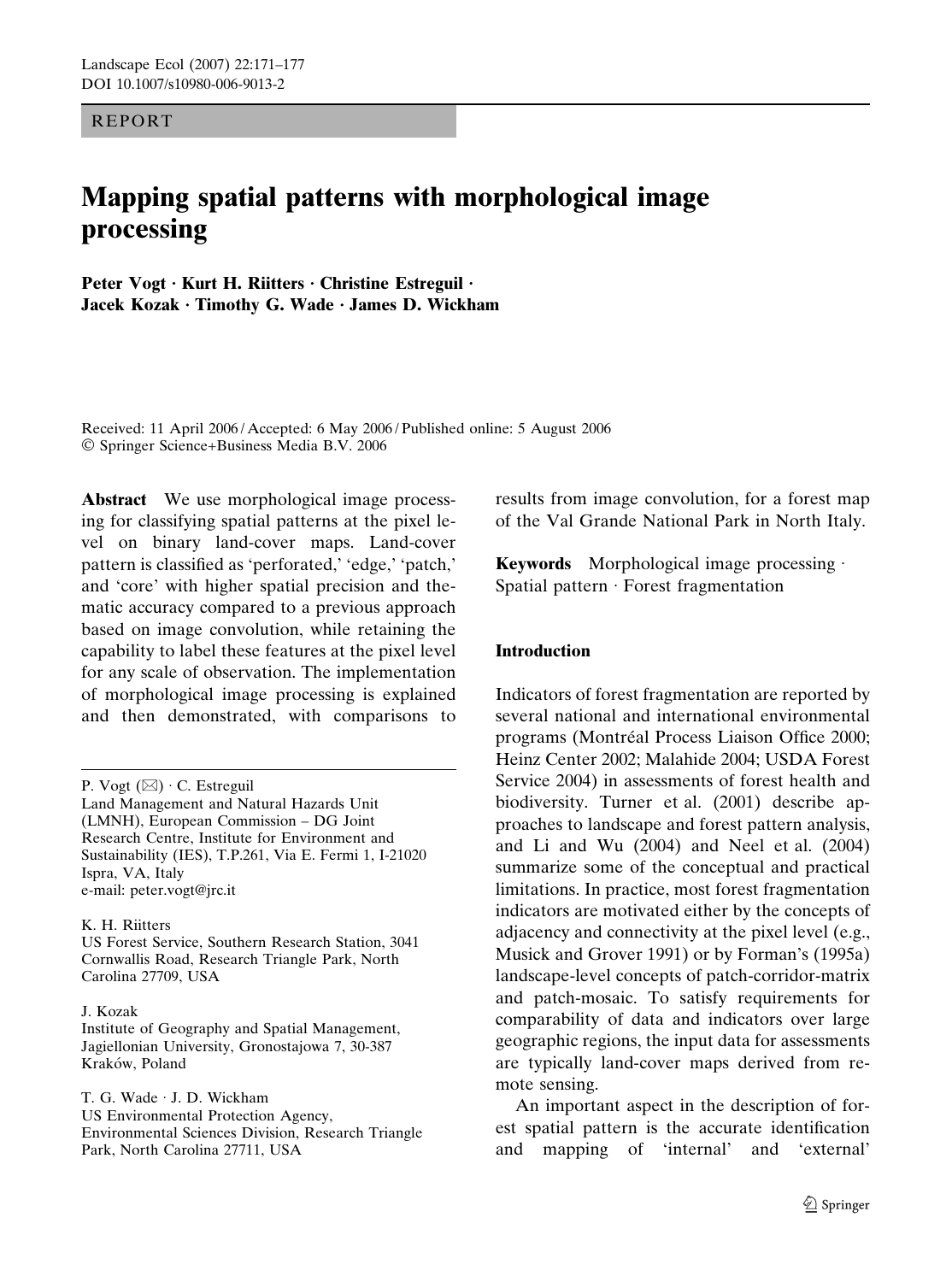fragmentation (Zipperer 1993). Different causes of landscape change may have characteristic signatures related to these types of fragmentation (Forman 1995b), and internal gaps in forest canopies introduce biotic and abiotic 'edge effects' directly into interior forest. Bogaert et al. (2004) developed a landscape-level classification algorithm that identifies ten fragmentation categories, including internal and external fragmentation, according to observed changes in patch area, number of patches, and patch perimeter in the landscape. However, patch-based approaches are difficult to implement in large-area assessments due to the large number of patches and the large extent of the map. Reducing the number of patches (e.g., Heilman et al. 2002) requires data modifications that can result in the loss of information about small patches, and subdividing the map (e.g., Riitters et al. 2004) often truncates individual patches, which results in inaccurate estimates of patch size and shape.

Large-area, pixel-level mapping of internal and external fragmentation has been described by Riitters et al. (2000, 2002) and Civco et al. (2002). These methods are based on image convolution and do not require the identification of individual patches. Instead, a fixed-area 'window,' or kernel, is centered over each pixel on a forest map, and an index is calculated according to the amount and adjacency of forest in the window. This result is then assigned to the forest pixel located at the window center, thus building a new map of the fragmentation index values. However, this approach often misclassifies fragmentation (see Riitters et al. 2000) because: (1) it is based partly on percolation theory, which applies strictly to random forest maps, and real landscapes are not random; (2) the fragmentation index is a categorical delineation of the continuous 'amount—adjacency' parameter space, and; (3) contextual information from outside the window cannot be considered, resulting in unreliable index estimates which becomes increasingly apparent for windows smaller than  $9 \times 9$  pixels.

In this paper, we use morphological image processing (Soille 2003) as an alternate approach for reliable pixel-level classification and mapping of land-cover patterns. Morphological image processing has been used in landscape ecology to map edge types according to the pair-wise identities of adjacent pixels forming an edge (Metzger and Muller 1996) where the abundance of different edge types was used to estimate class-level and landscape-level indices of adjacency and edge complexity. Metzger and Décamps (1997) used morphological operations to illustrate a proposed landscape-level habitat connectivity index called 'interior habitat percolation degree.' However, indicators at landscape level provide only a single value and are difficult to interpret independently of composition (Neel et al. 2004). In addition, landscapes with substantially different arrangements of forest can have the same landscape-level index value. In contrast, pixel-level classification permits mapping and monitoring of spatial patterns at the pixel level which provides a greater sensitivity to pattern changes over time. To illustrate the approach, we present an algorithm that identifies the four types of forest patterns considered by Riitters et al. (2002), and we compare the results of the two methods obtained in the Val Grande National Park (North Italy).

## **Methods**

Matheron (1967) and colleagues introduced morphological image processing for the study of the geometry of porous media. Recent textbooks describe mathematical morphology as a theory and technique based on set theory for analyzing the shape and form of objects (Soille 2003). An algorithm to classify forest patterns is defined by a sequence of logical operations such as union, intersection, complementation, and translation using geometric objects called 'structuring elements' (SE) of pre-defined shape and size. We will provide only a verbal description of the algorithm (see Soille (2003) for a formal mathematical language) and consider two SEs: an 8 neighborhood (SE1) and a 4-neighborhood (SE2). We define forest connectivity in cardinal directions only (SE2) and use the following two morphological operations. The 'erosion' operator shrinks regions of forest and the 'dilation' operator expands them; the direction and extent of these operations is defined by the shape and dimension of the SE.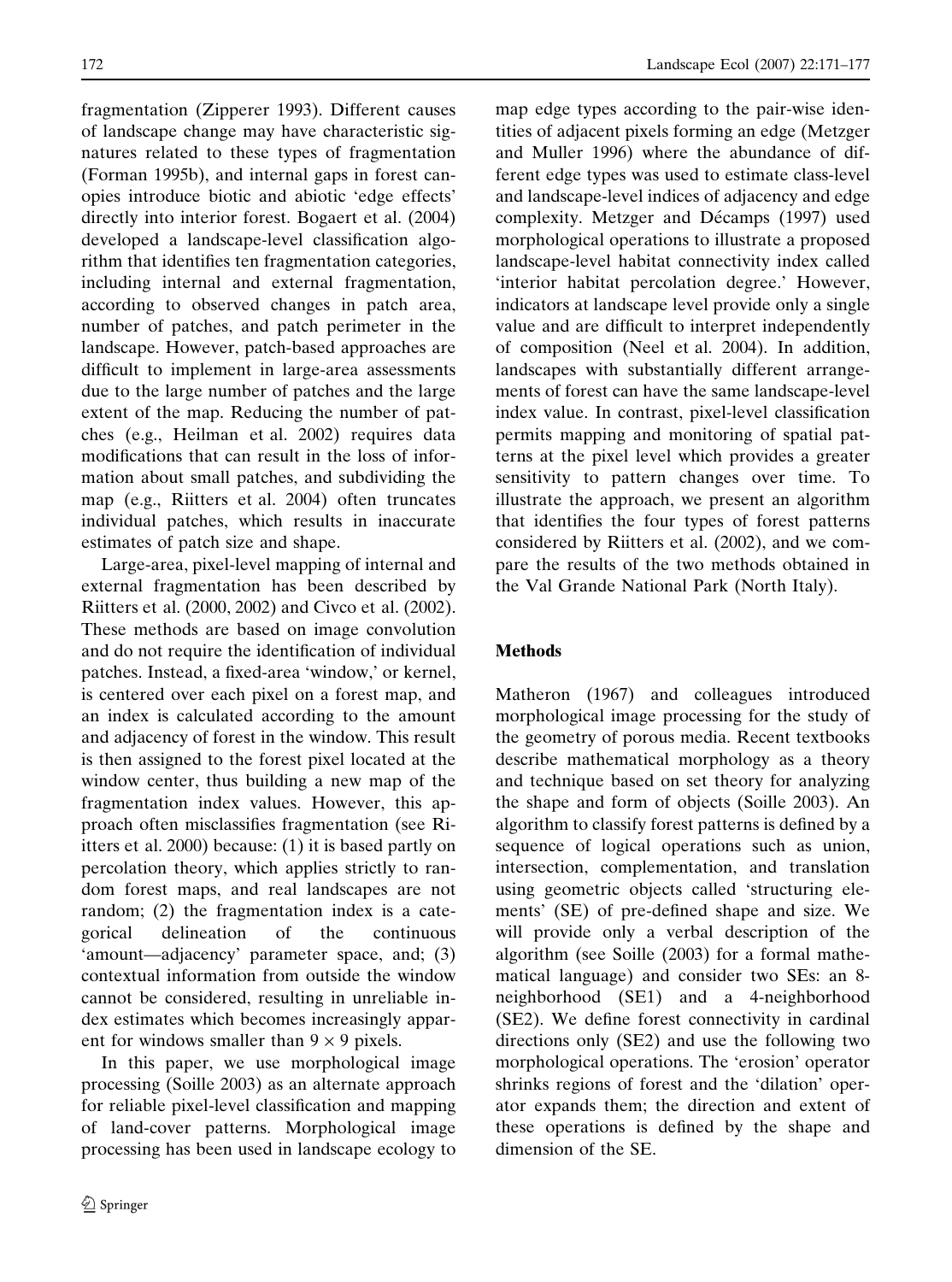

Fig. 1 Illustration of four types of spatial pattern on an artificial map (see text for definitions)

We consider four classes of forest pattern (Fig. 1). 'Core forest' is relatively far from the forest–nonforest boundary and 'patch forest' comprises coherent forest regions that are too small to contain core forest. 'Perforated forest' defines the boundaries between core forest and relatively small perforations, and 'edge forest' includes interior boundaries with relatively large perforations as well as the exterior boundaries of core forest regions. We will demonstrate how the SE can be adapted to tune the analysis scale to specific definitions of 'far' and 'large,' which permits differentiation of internal and external fragmentation.

## Step 1: Detect core forest

Beginning with the forest map (Fig. 2, top row, left panel), core forest (Fig. 2, top row, center panel) is obtained by applying an erosion with SE1. The center pixel of SE1 is core forest if all



Fig. 2 Morphological erosion applied to the forest–nonforest mask (top row, left panel) to identify core forest (top row, center panel). Next, dilations are executed until there is no difference between two consecutive dilations

(top row, right panel through bottom row, left panel) to derive patch forest as the difference from the original forest map (bottom row, right panel)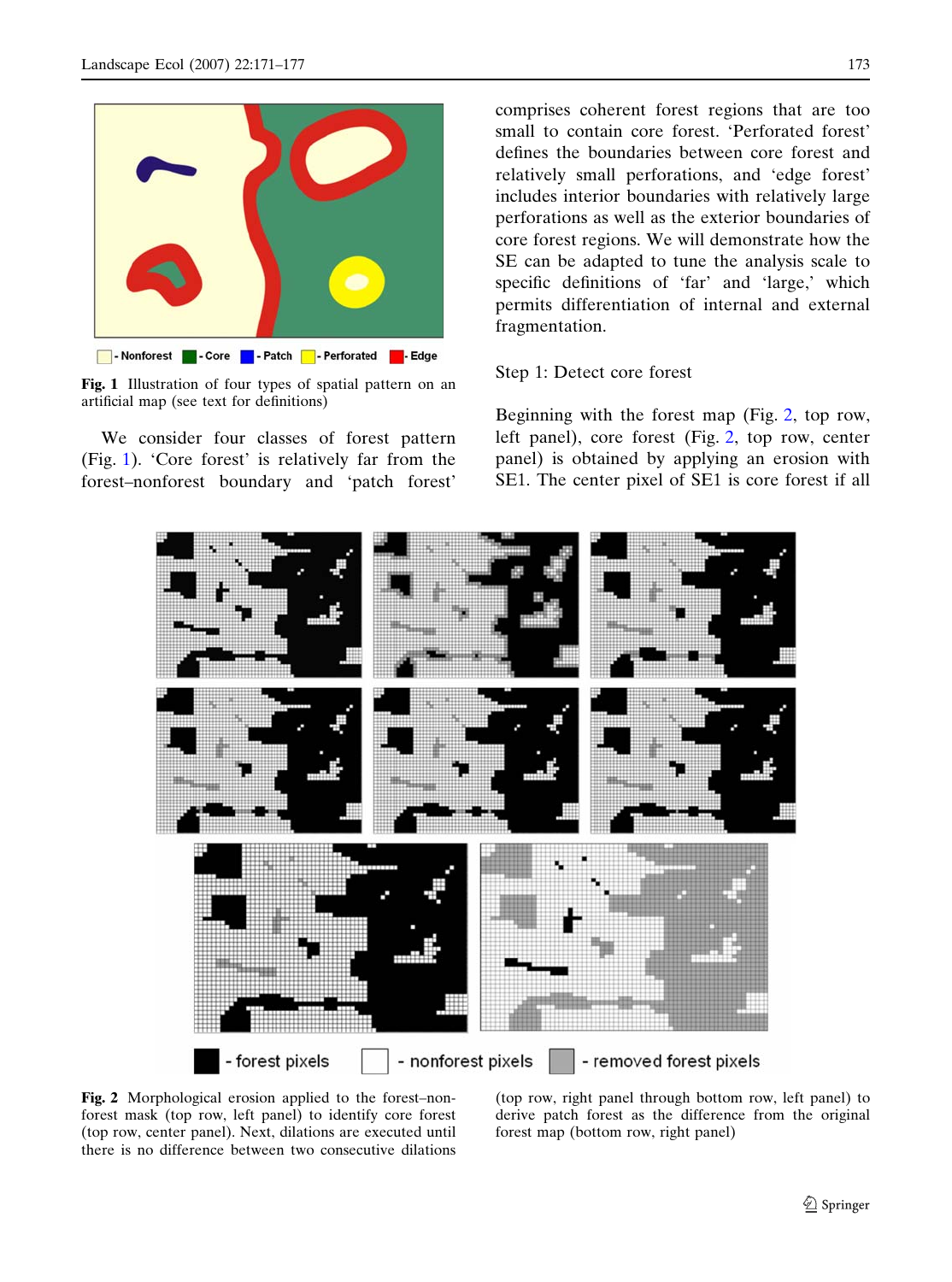

Fig. 3 Morphological erosion and successive dilations applied to the nonforest mask (top row, left panel through center row, right panel). Final dilation into neighboring

eight neighbors are forest, resulting in all forest regions being shrunk by 1 pixel. The difference between this core forest map and the original forest map defines the pixels that are candidates for the remaining classes of patch, perforated, and edge.

# Step 2: Detect patch forest

Patch pixels are forest regions that do not contain core forest. They are identified after their complement, the original forest map without patch pixels, has been found. The latter is reconstructed starting from the set of core forest pixels (Fig. 2, top row, center panel) and adding all forest pixels that are connected to this set which is achieved by repeated dilations with SE2 (Fig. 2, bottom row,

forest regions showing patch and edge pixels (bottom row, left panel) and edge after eliminating patch (bottom row, right panel)

left panel). Here, patch pixels can never be added because they are detached from the core-connected pixels. The first dilation adds forest pixels that are directly connected to core forest, and repeated dilations add forest pixels that are indirectly connected. The dilations stop when all indirectly connected forest pixels have been added. The difference between this map and the original forest map is the set of patch pixels (Fig. 2, bottom row, right panel).

## Step 3: Detect edge forest

The detection of edge pixels starts from the nonforest map (Fig. 3, top row, left panel). By analogy to Step 2, the nonforest patches are identified and removed. Edge pixels can then be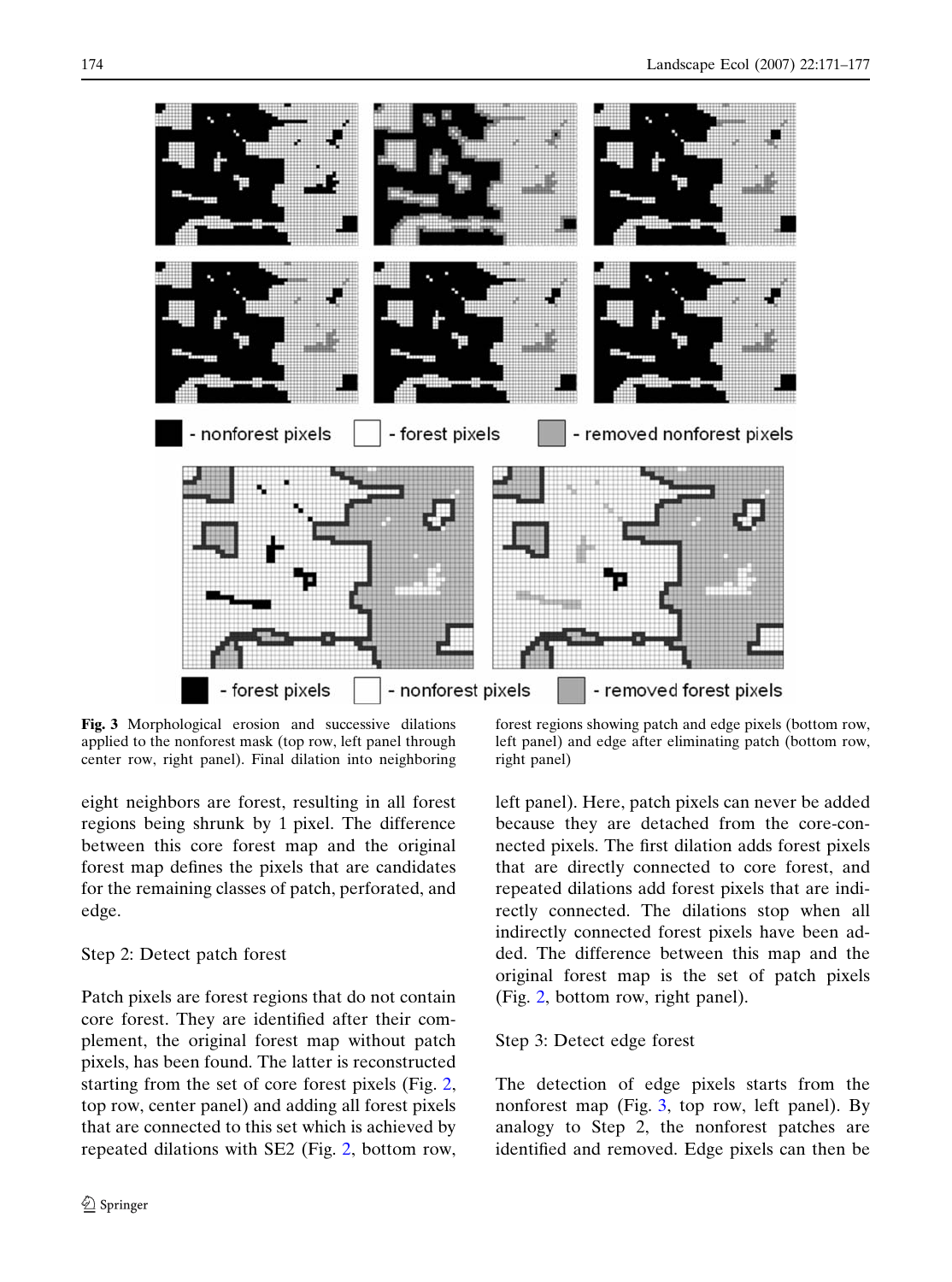



Fig. 5 Top: The forest mask of the Val Grande National Park with a rectangular sub-region for a magnified view of the classification (Fig. 6). Bottom: Comparison of the forest class proportion derived for the convolution (C.) and the morphological approach (M.). The window dimension (convolution) or SE-size (morphological) is shown under each column



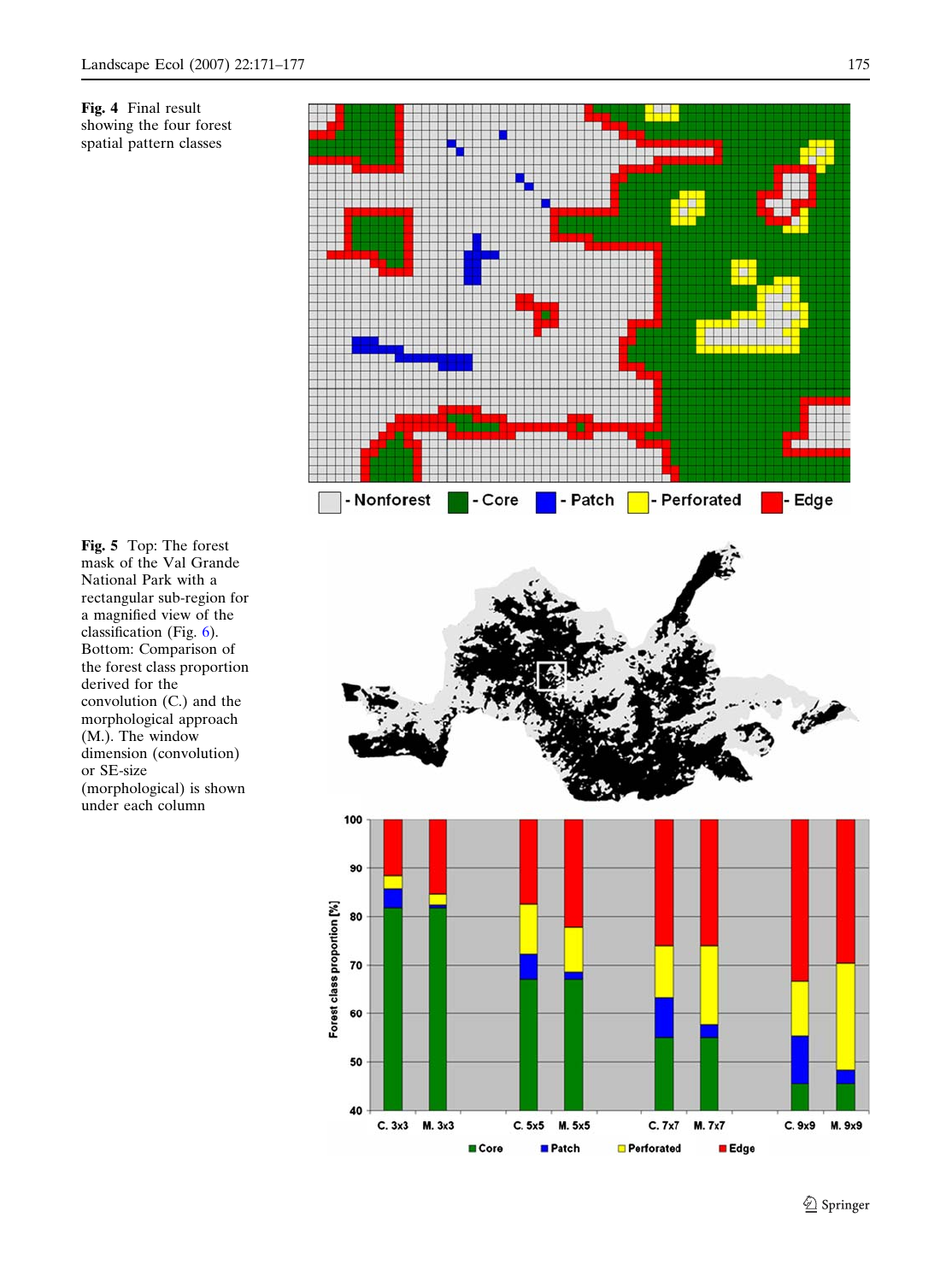

Fig. 6 Forest mask of the sub-region of Fig. 5 (left) and classification results for convolution (top) and morphological approach (bottom)

identified by dilating the current nonforest areas in all directions (using SE1) and looking for forest pixels instead of nonforest pixels. This step also retrieves the forest patch pixels, which are removed by subtraction (Fig. 3, bottom row, left panel).

## Step 4: Detect perforated forest

With knowledge of core, patch, and edge pixels, the perforated pixels are obtained by subtraction as the only remaining unlabeled forest pixels (Fig. 4).

## Results and discussion

The 500 km<sup>2</sup> Val Grande National Park is a Natura 2000 site in northern Italy. A 30-m resolution forest–nonforest raster map (Fig. 5, top, Estreguil and Cerruti 2004) was used to compare the morphological approach with the image convolution approach. Four different scales of analysis were investigated using four different structuring element sizes and corresponding window sizes. Because the two approaches use the same definition of core forest, they yield identical core regions for the same SE (or window) size, but there are important differences between the two approaches for the remaining three classes (Fig. 5,

bottom). The higher accuracy of the morphological method at the pixel level is demonstrated by a direct comparison of the classified map (Fig. 6) for which the visual evidence shows clearly that image convolution is less accurate.

With increasing SE (or window) size, both methods increase the width of the perforated and edge regions at the expense of the core regions, illustrating how changing the SE size tunes the spatial scale of analysis in the same way as changing the window size in image convolution. With changes in SE size, the morphological approach remains accurate at the pixel level; small patch regions remain patch regions and stay disconnected to neighboring core forest regions, and continuous forest boundaries are labeled as a single class. Because of the higher accuracy of pixel-level mapping, summary statistics and trend analyses at landscape level will also be more accurate. These improvements will allow an unsupervised and precise spatial pattern analysis at both, the pixel and landscape level.

## Summary

Our intention in this brief note is to stimulate further interest in mathematical morphology for landscape pattern analysis. Previous applications focused on landscape-level estimation of